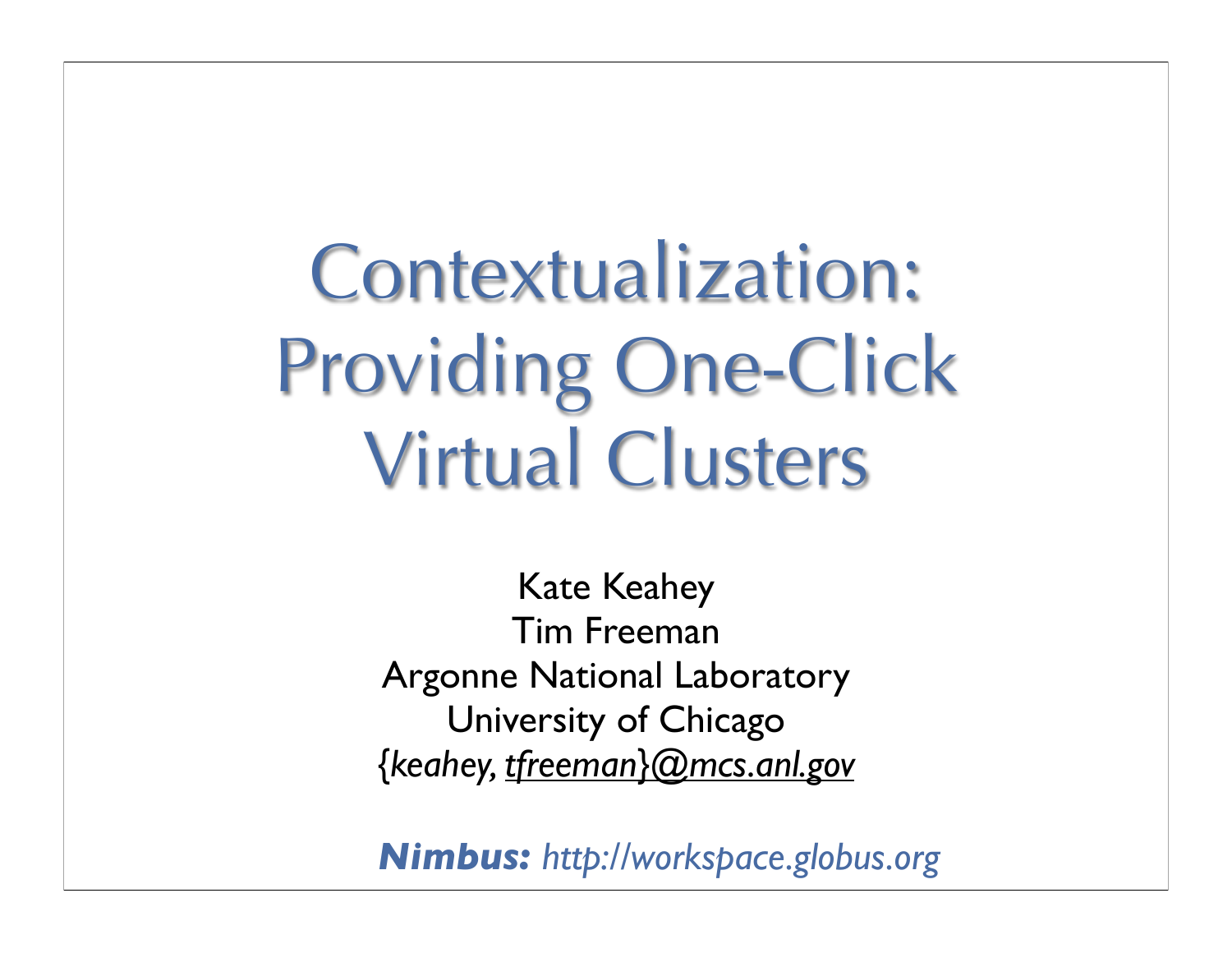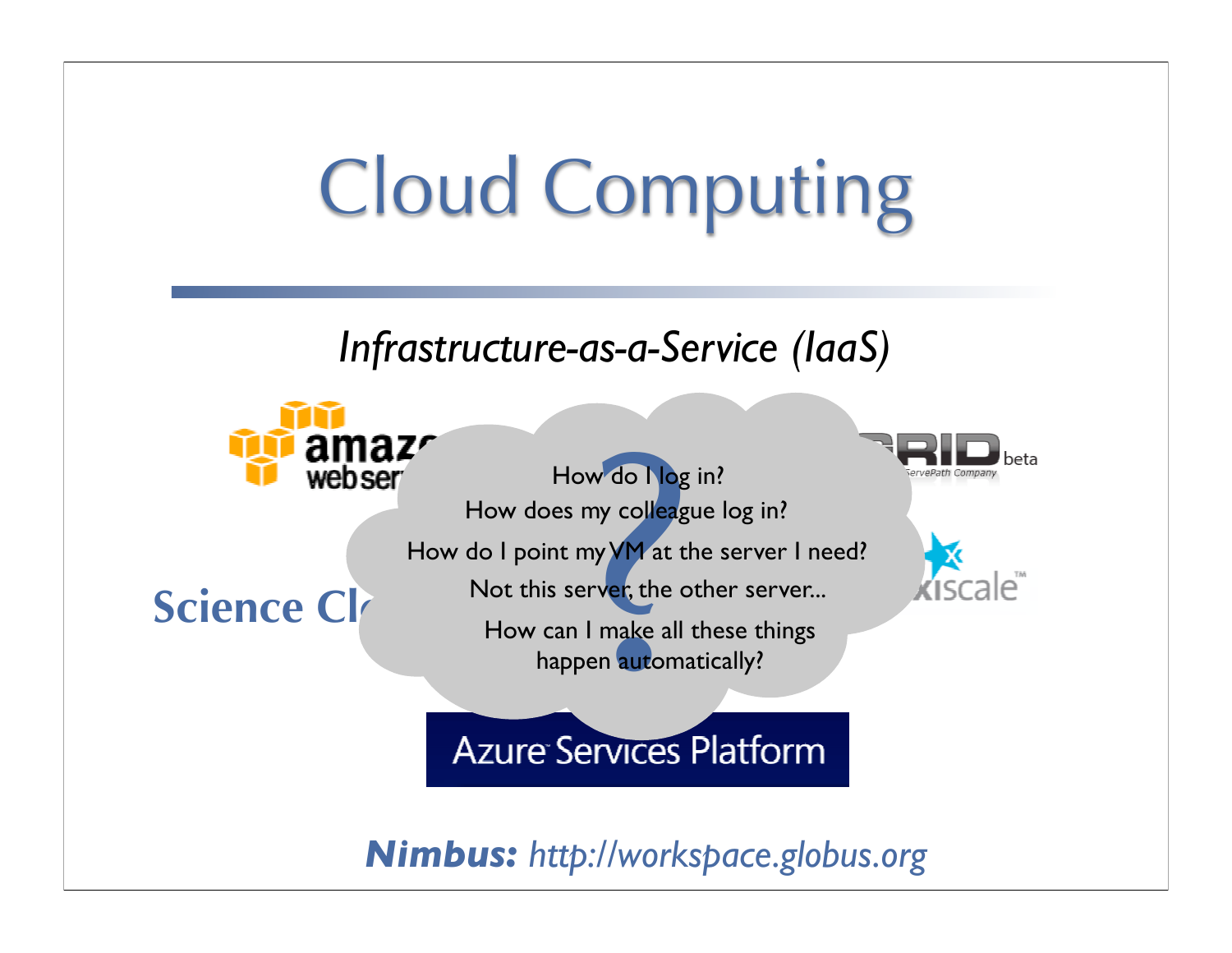# Parameterizable Appliance

- Appliance = environment for application
- Parameterizable = can be customized

*deployment time boot time*

*To learn more:*

*- Paper:"A Scalable Approach To Deploying And Managing Appliances",TeraGrid 2007*

*- Open Virtualization Format (OVF) Specification*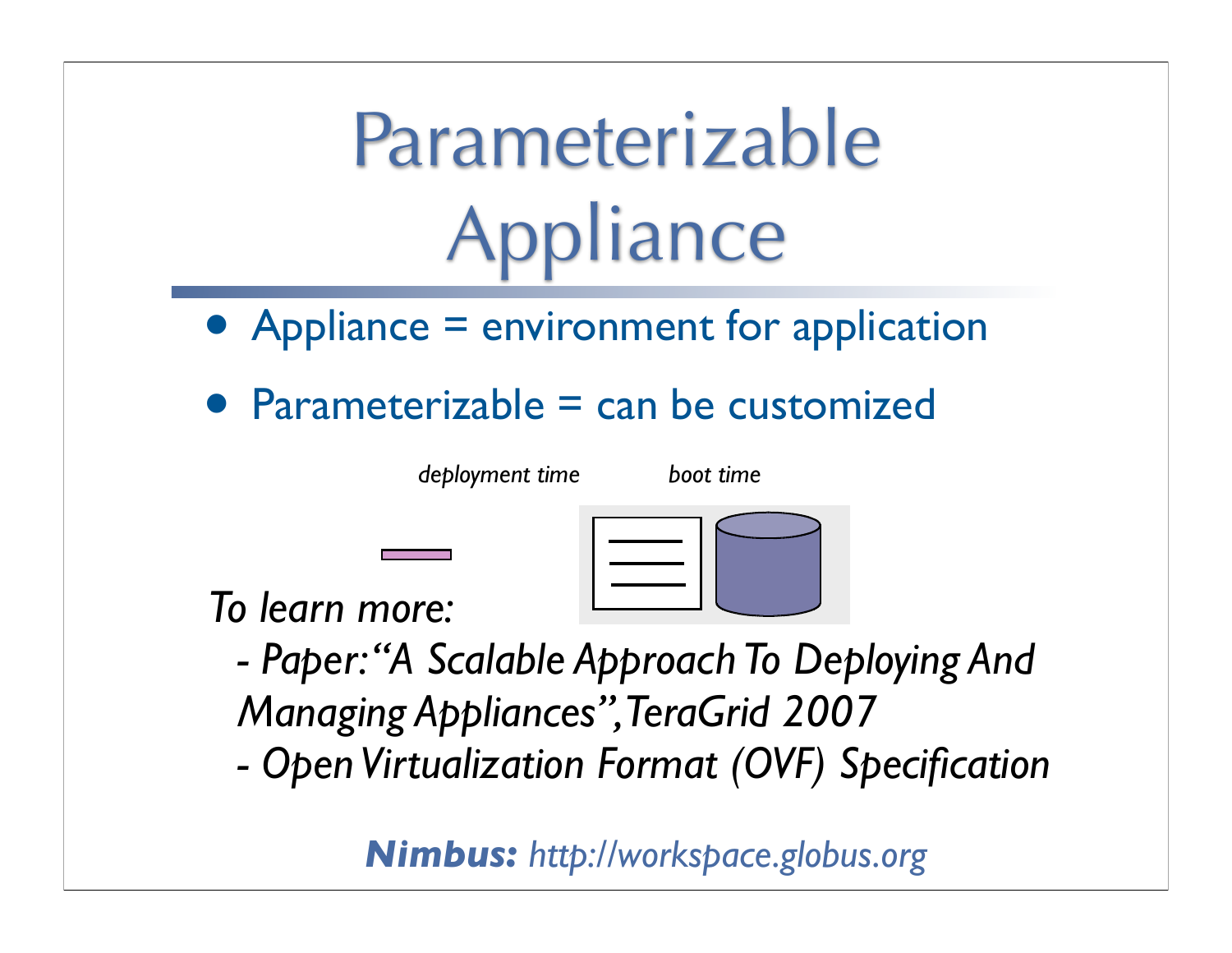# What if not all information is available at deployment?

#### Tightly-Coupled Cluster



#### Reciprocal exchange of information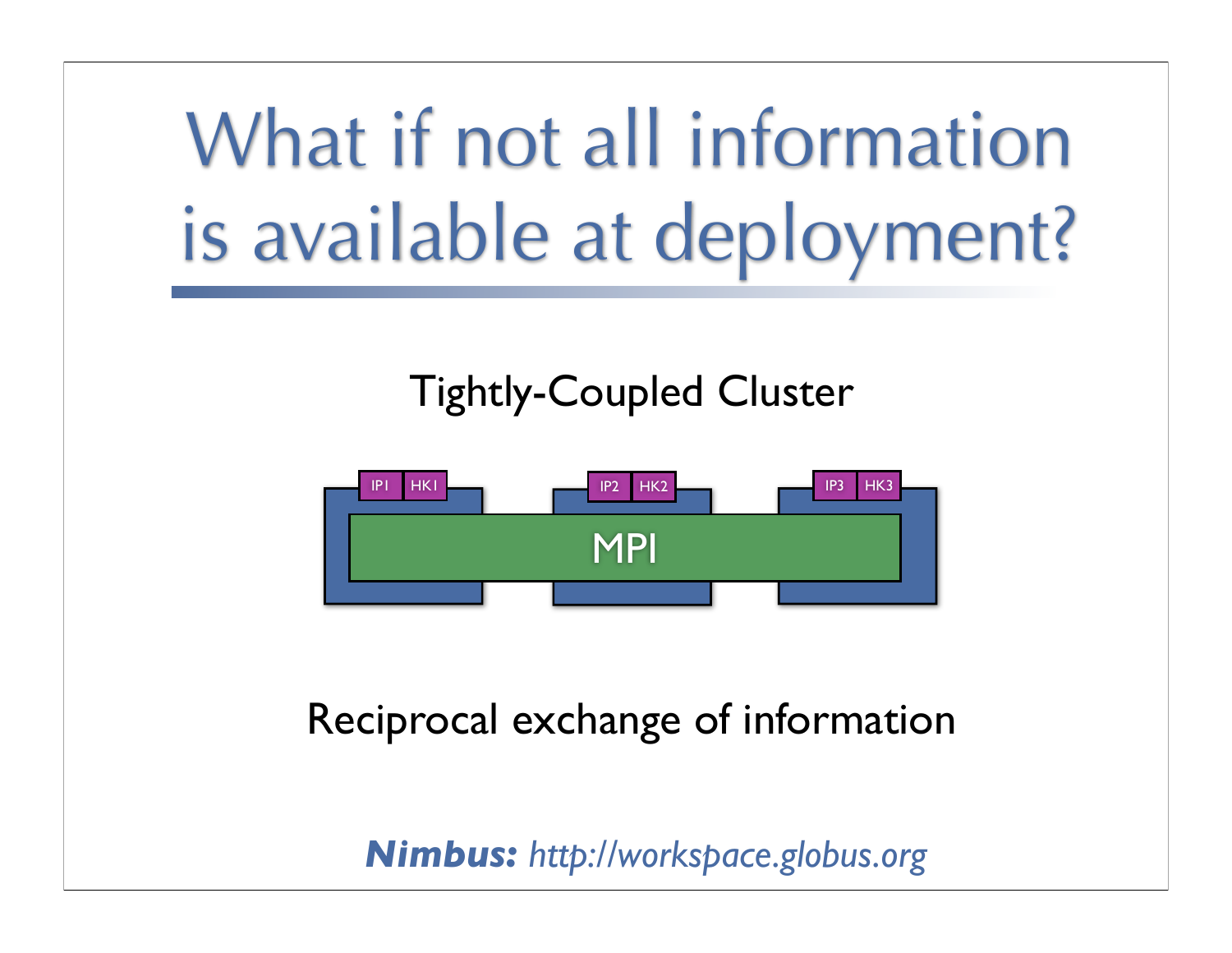## Solution: Brokering Context Information

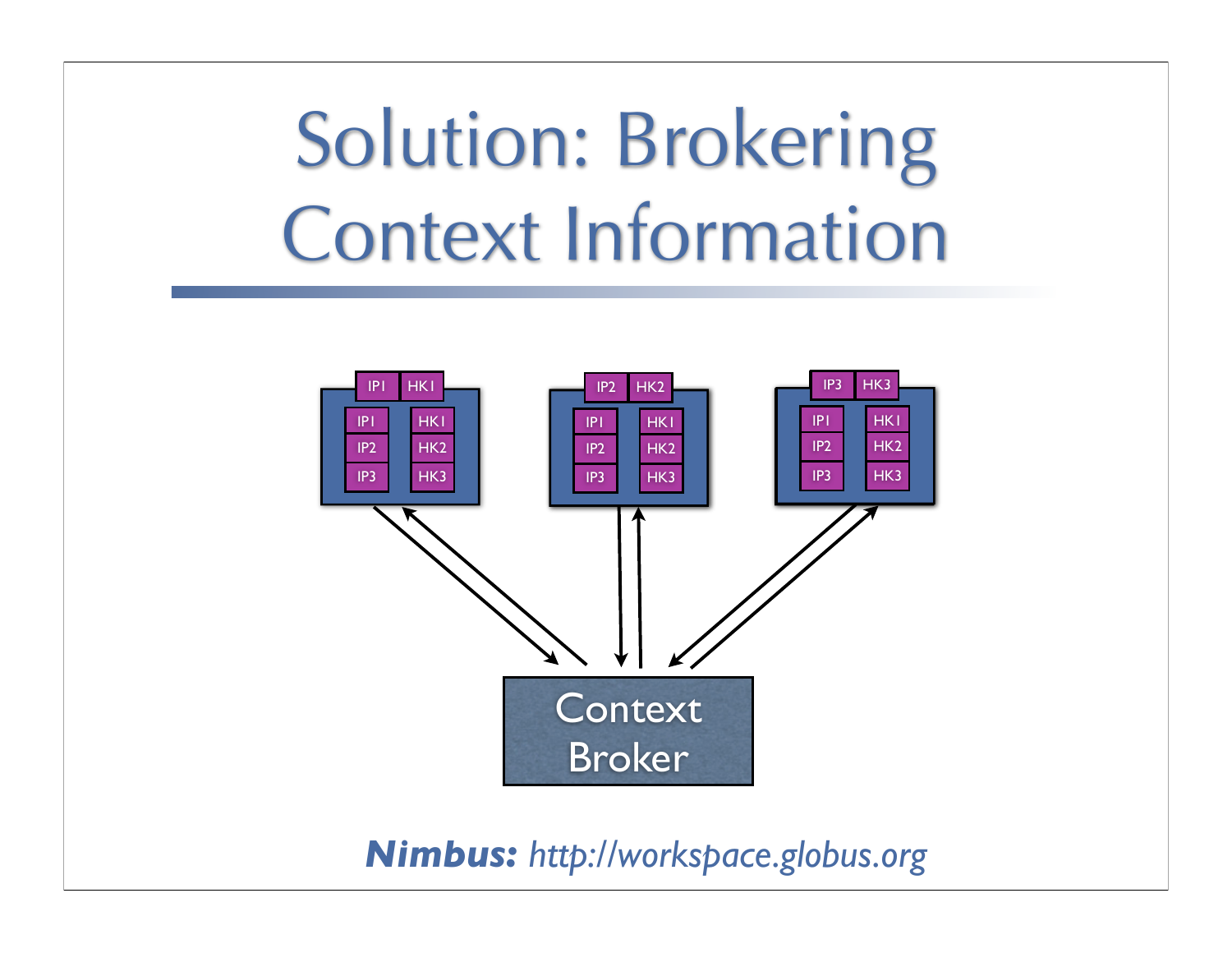## More generally:

- Who orchestrates this exchange?
- Will this entity work with my service/ appliance?
- Will my appliance work with your service?
- How do we exchange this information securely?
- *Nimbus: http://workspace.globus.org* • Can we orchestrate this exchange over multiple providers?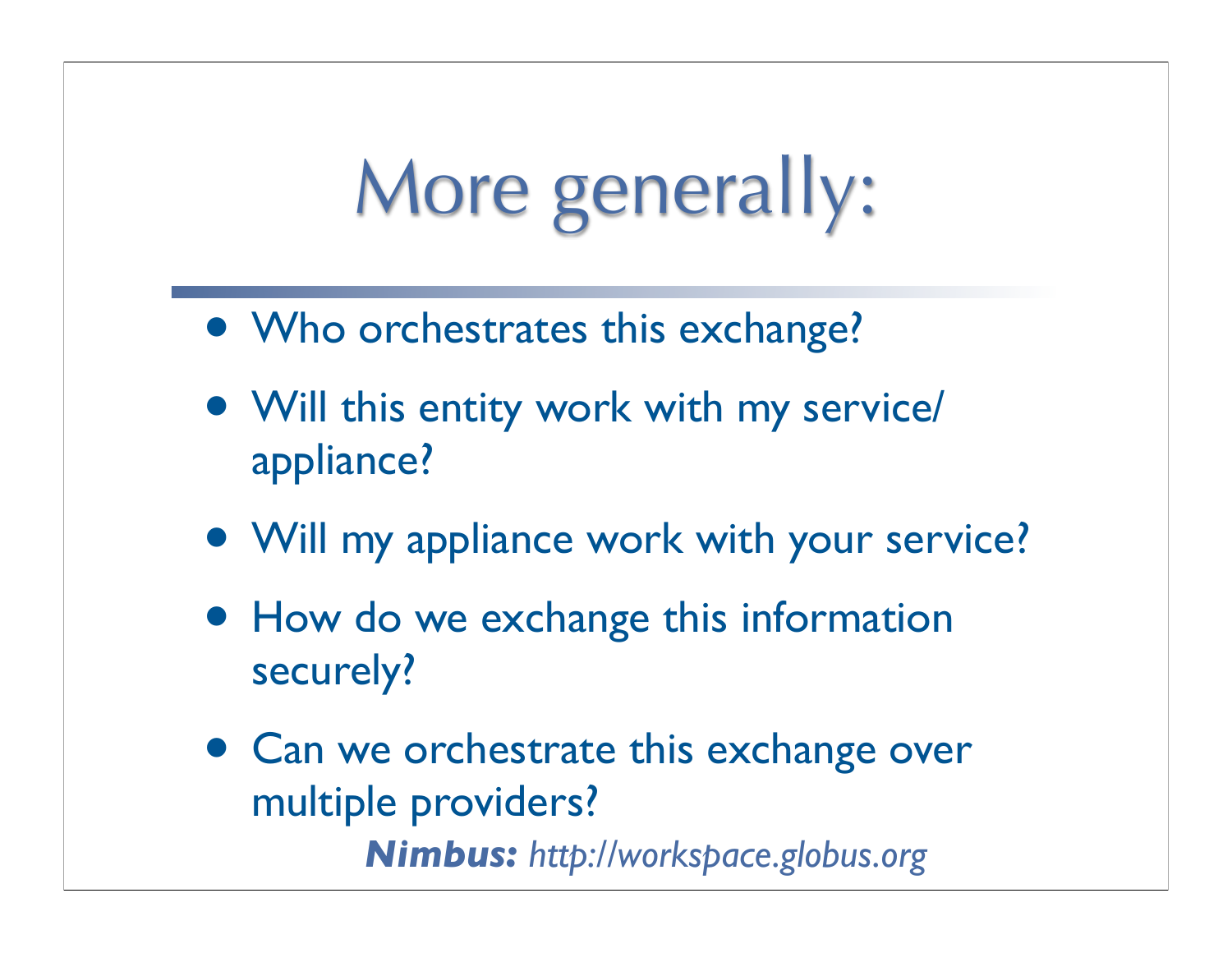## Roles and Responsibilities

Appliance Providers marketplaces commercial providers communities

Deployment Orchestrator

orchestrate the deployment of environments across possibly many resource providers: Context Broker

VMM/datacenter/IaaS



Resource Providers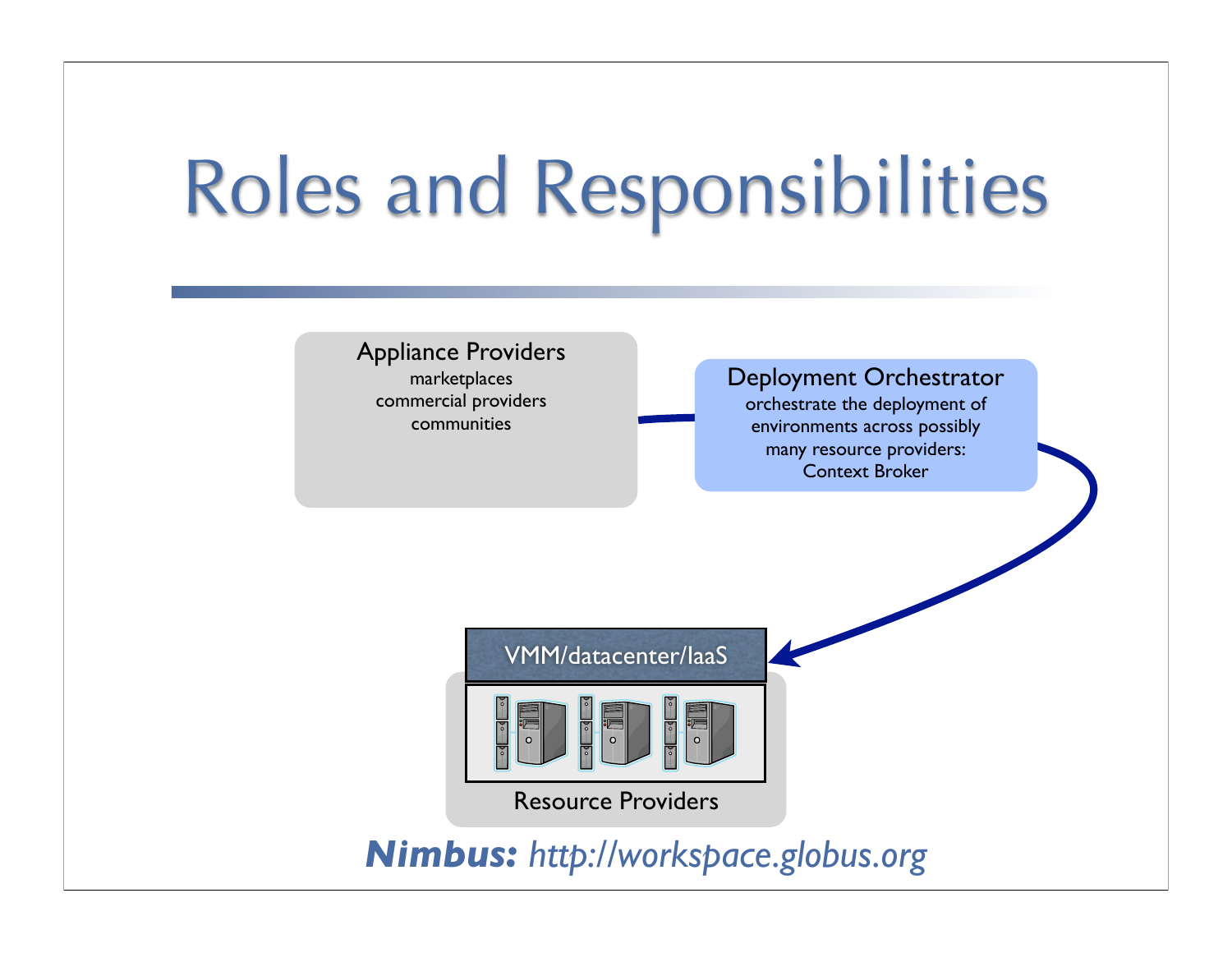#### The Architecture

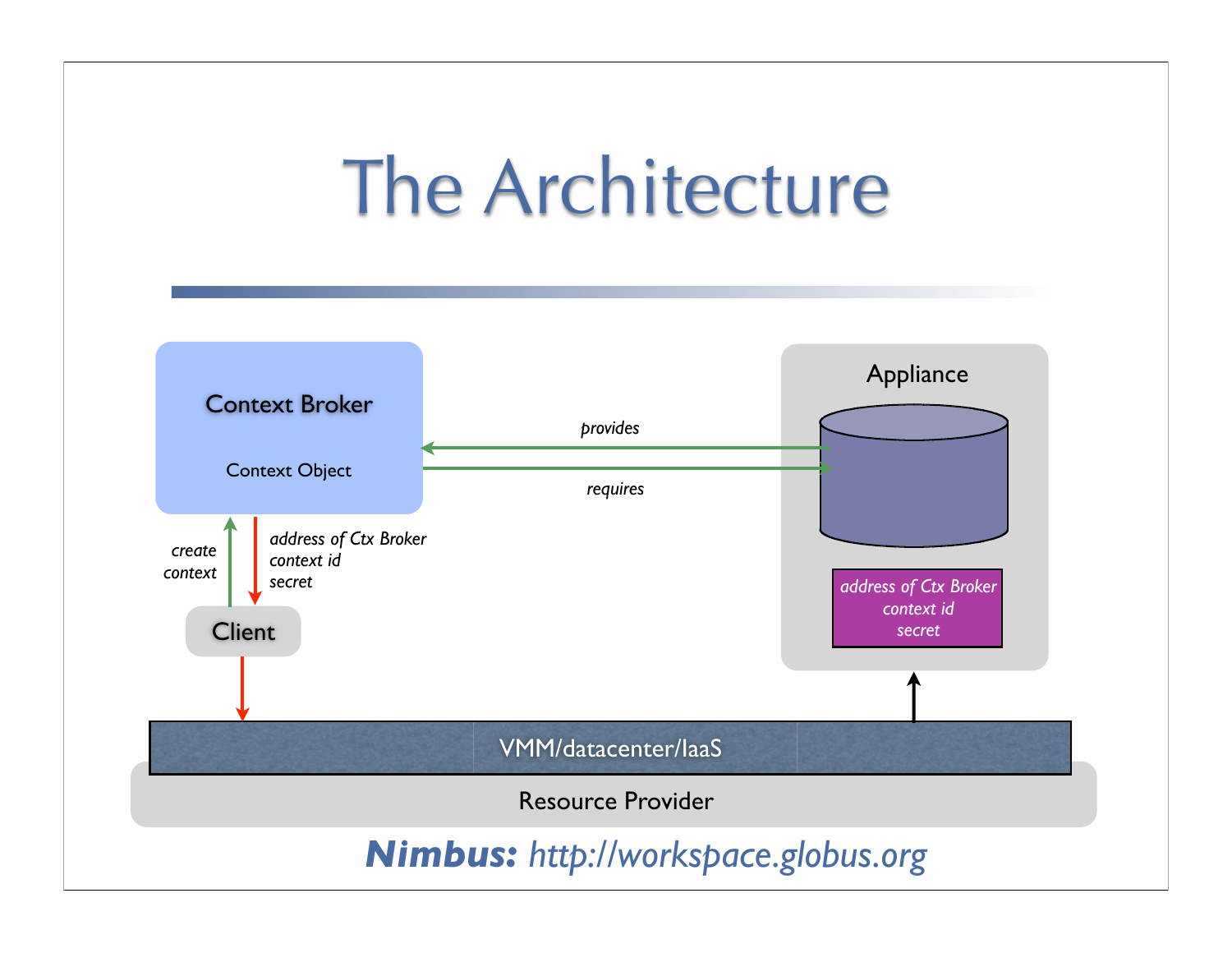#### Interactions

- Appliance Provider
	- Ctx template including generic information
	- Means of integrating information
- Appliance Deployer/Resource provider
	- Obtain and provide generic context information securely
- Deployment Orchestrator
	- *Nimbus: http://workspace.globus.org* Interpret and broker non-generic information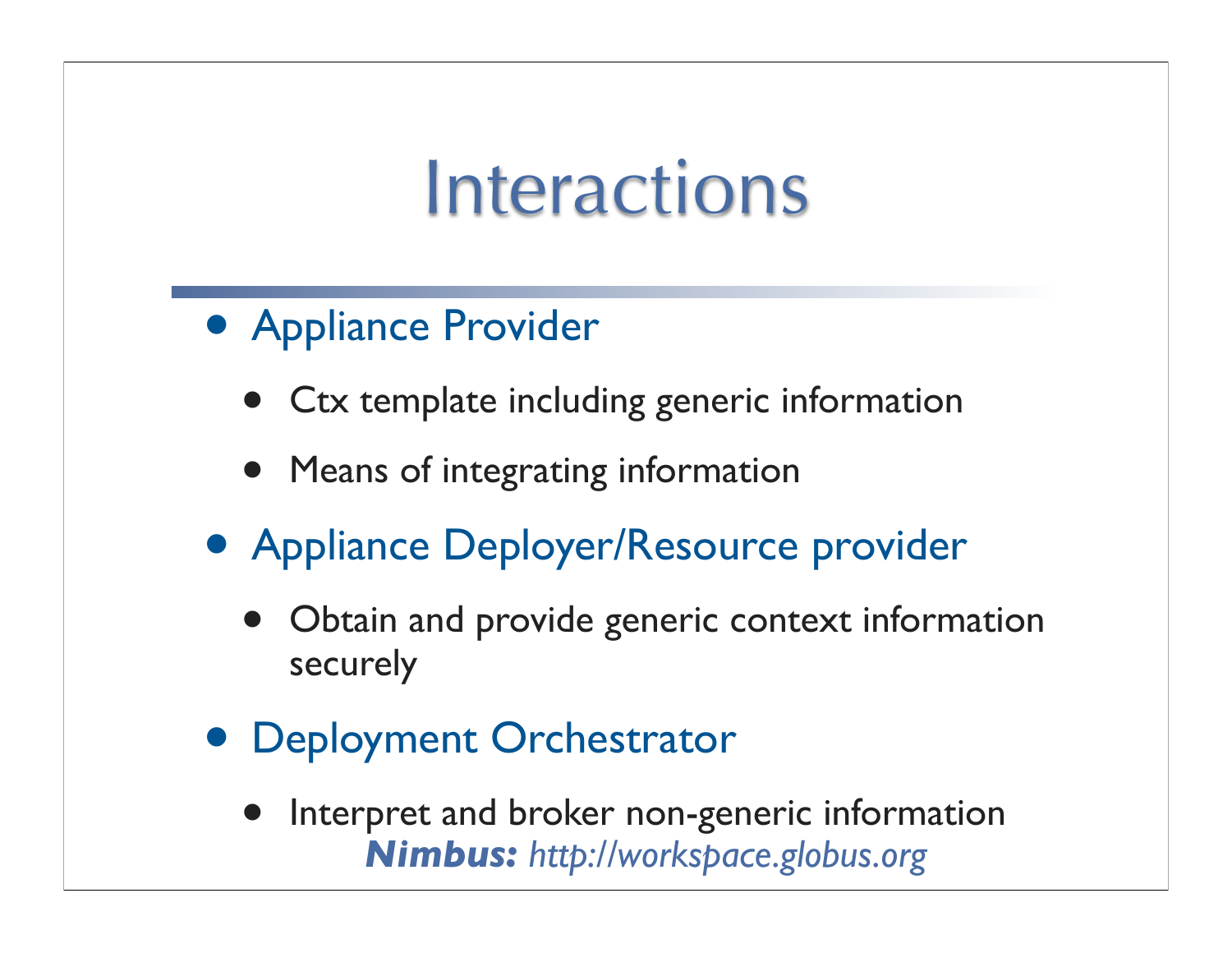## Implementation (Context Broker)

- WSRF service
	- **Create: security context and id**
	- AddWorkspace: register an appliance
	- AddInformation (poll for information release)
- Contextualization template
	- provides and requires
	- roles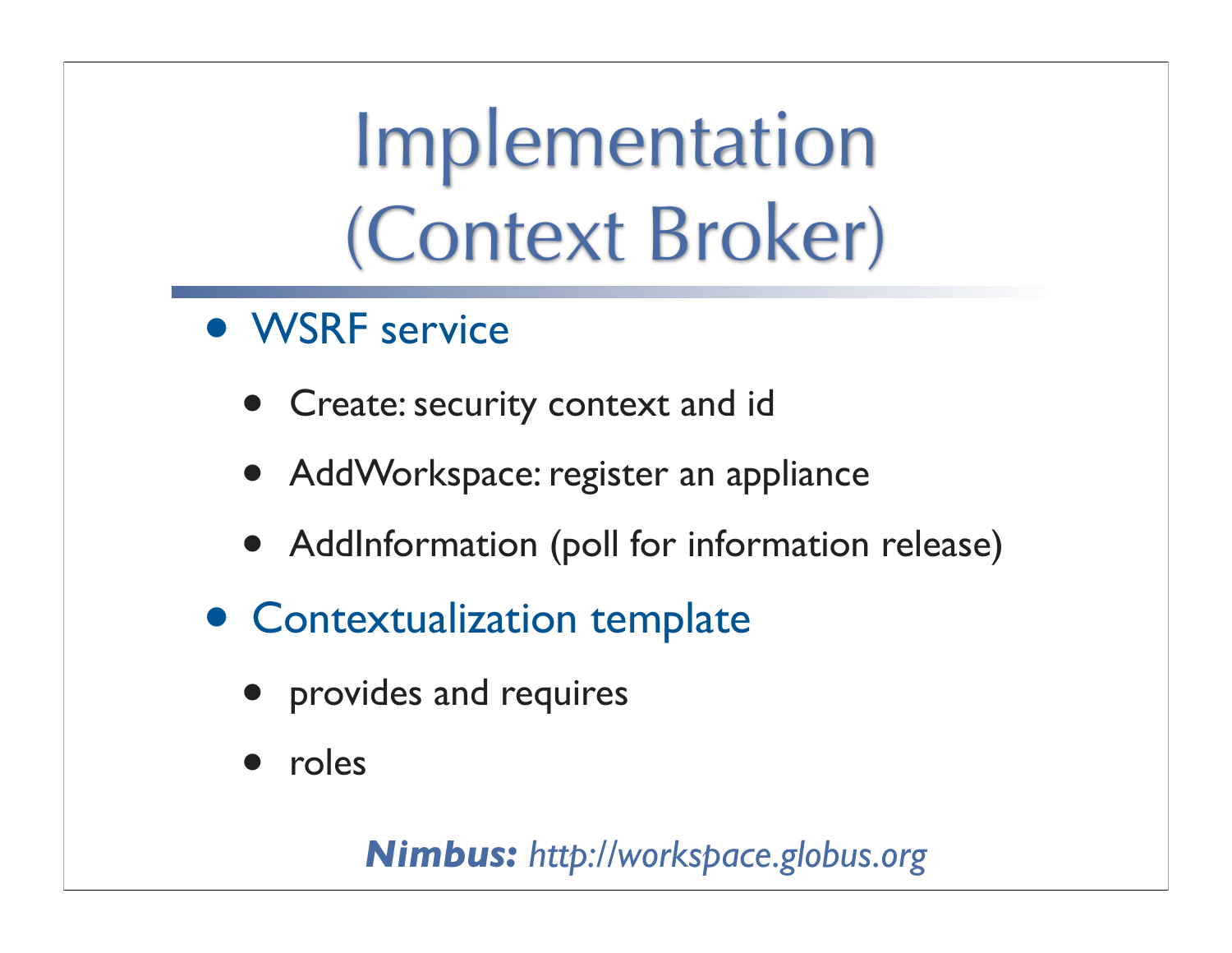### Implementation (Generic Context)

- EC2: use instance metadata (user-data field -- up to 16K of unstructured information)
- Nimbus (WSRF): provide information by appliance patching (OVF-like)
- In both cases:
	- provide information to the service secured using HTTPS channel
	- *Nimbus: http://workspace.globus.org* • rely on secure networking within the implementation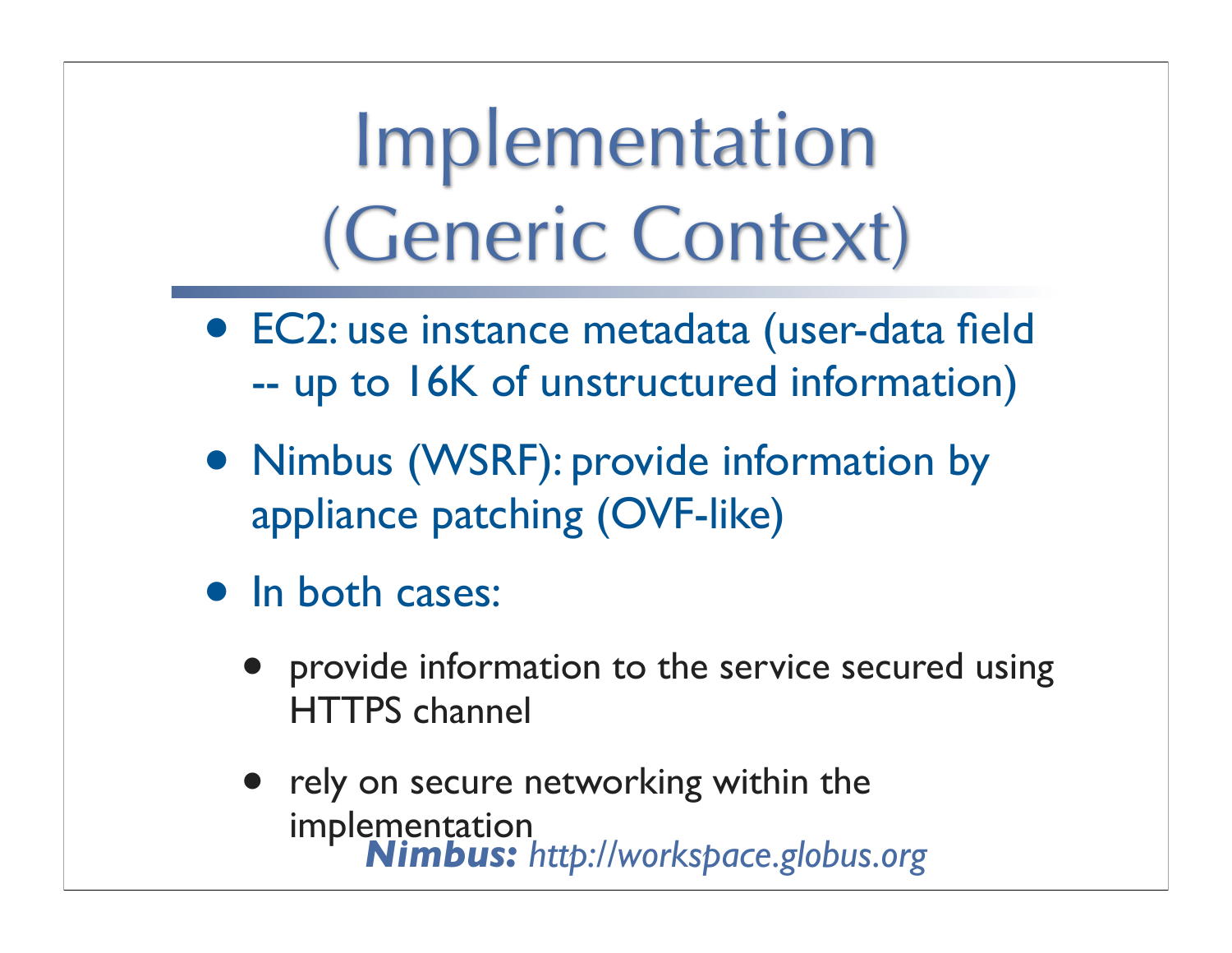## Example (NFS Server)

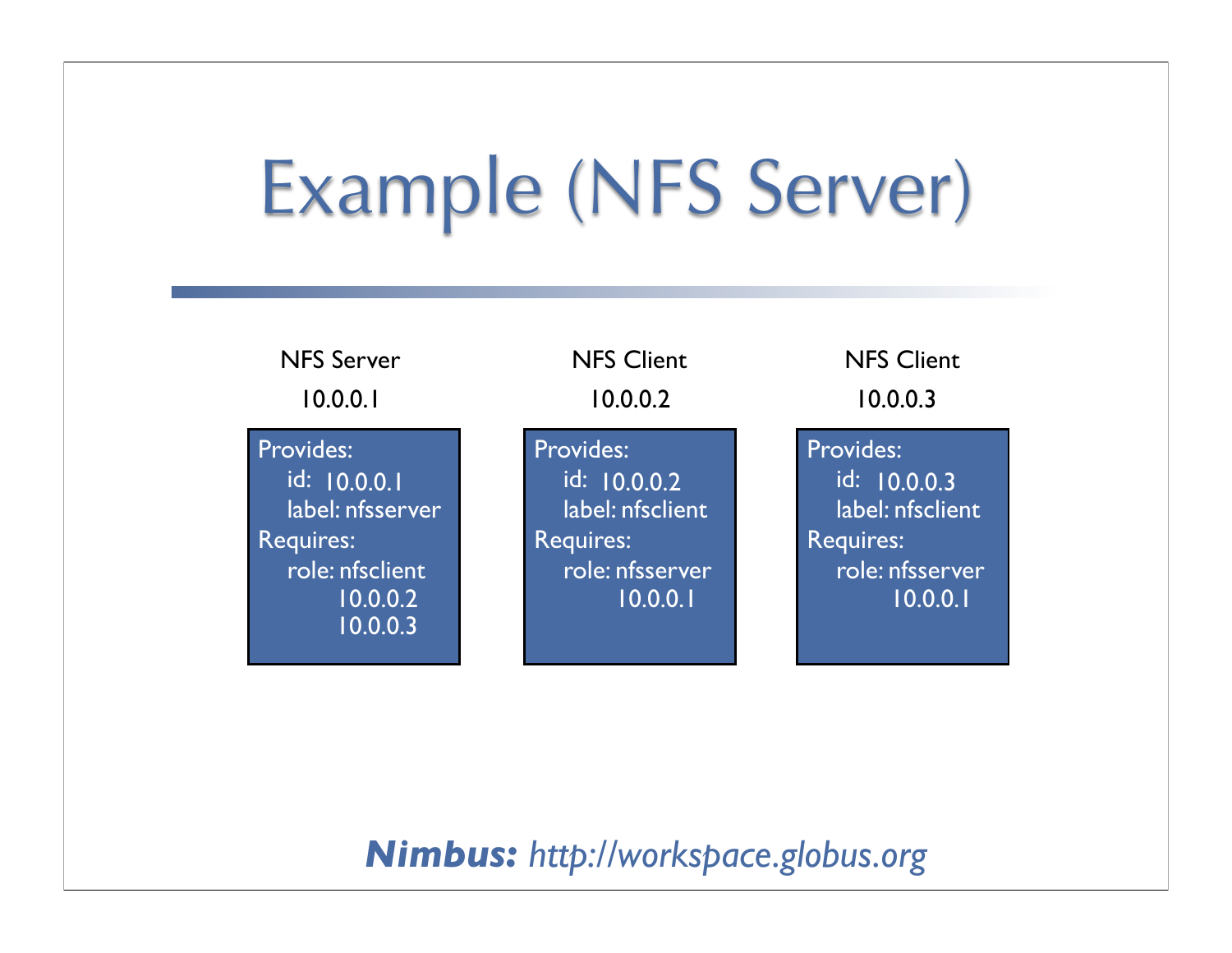# What is this good for?

- Production STAR clusters of up to 100 nodes on Science Clouds and EC2
- Deployment and integration into community infrastructure of Alice nodes
- Evaluating Montage Workflows, Hoffa et al
- CloudBLAST, Matsunaga et al.
- Ready-to-use generic OSG cluster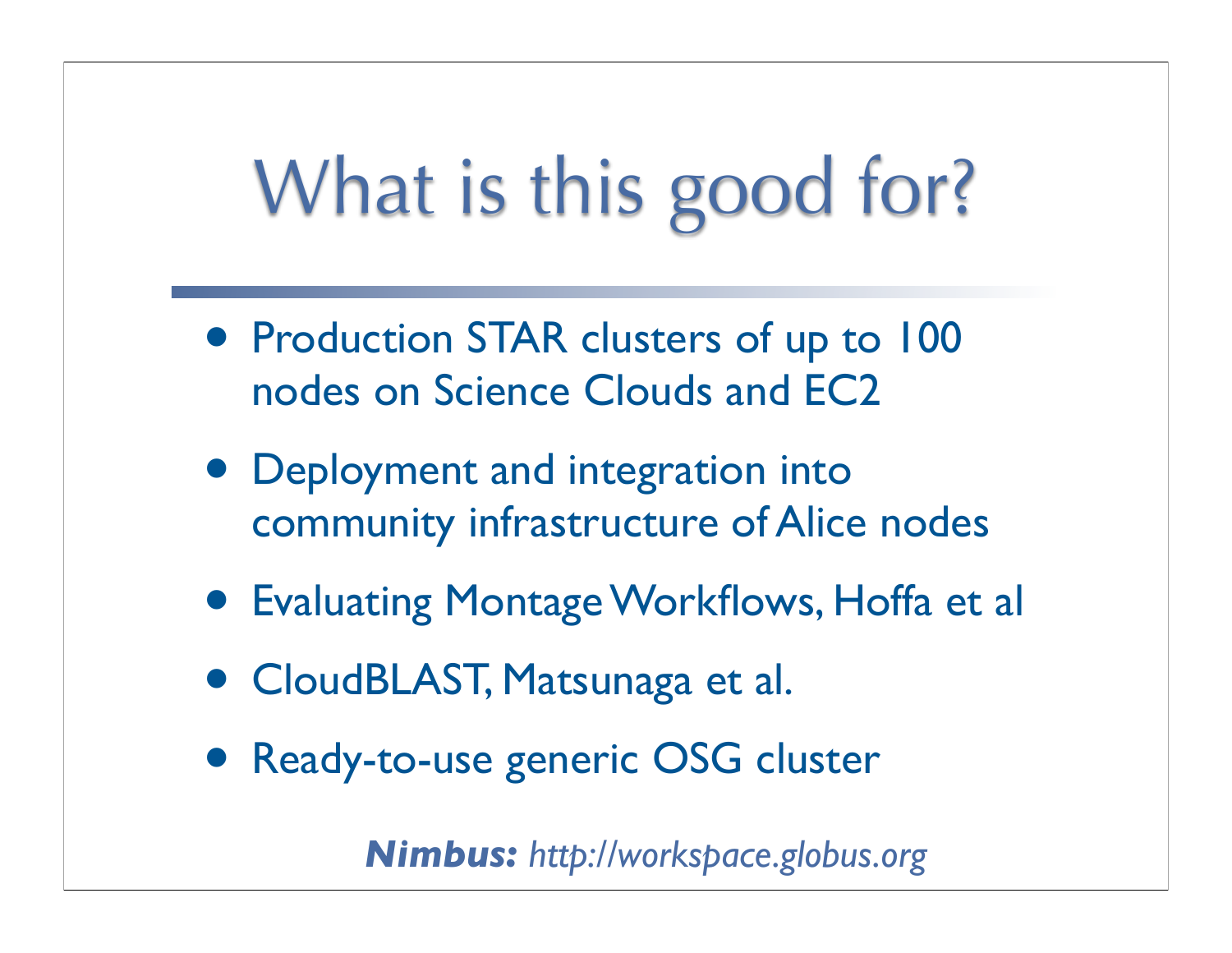# Appliance Providers

- Right now VMs are contextualized manually
	- Black Art
	- But: contextualize once -- deploy many times
- Working with appliance providers
	- rPath: review and implementation
	- Bcfg2: contextualizing generic appliance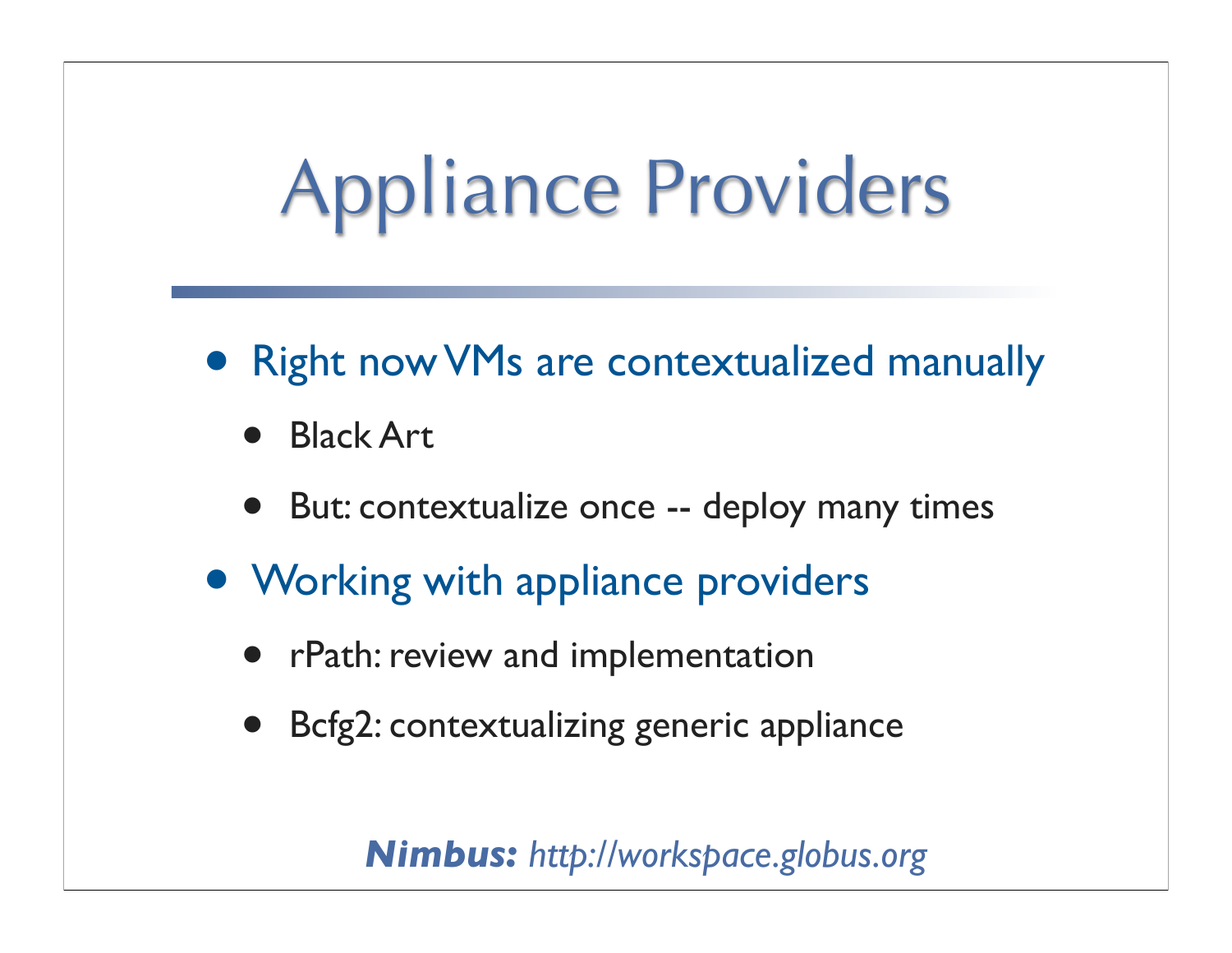#### Related Work

- Open Virtualization Format (OVF) **Specification**
- Configuration on the fly
	- VMPlant and "Cluster on the Fly"
- Sapuntzakis et al.,"Virtual Appliance in the Collective"
- Configuration Tools
	- *Nimbus: http://workspace.globus.org* • Bcfg2, rBuilder, Quattor, Puppet, etc.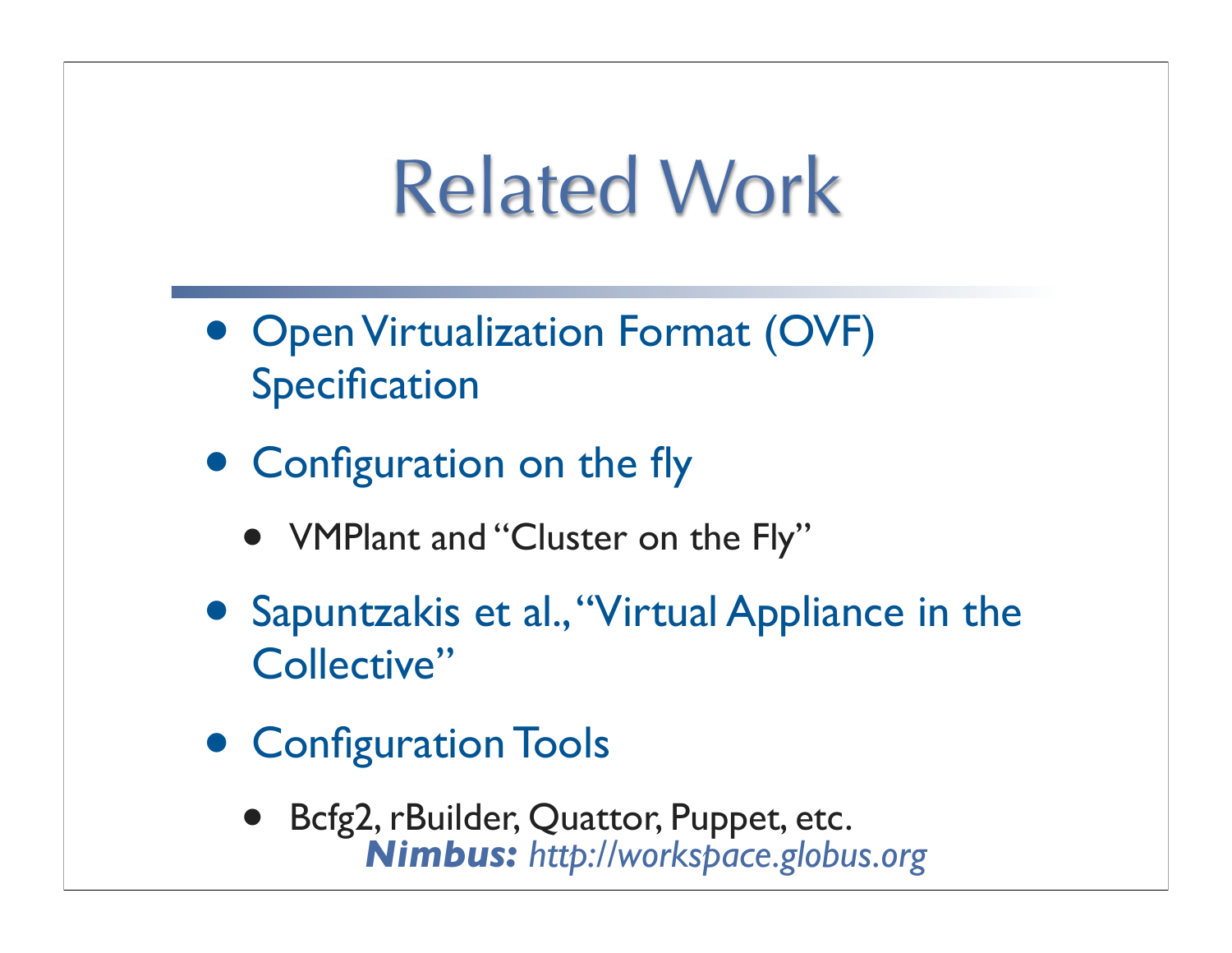#### Conclusions

- Increasing importance of appliance providers
	- We need higher-level languages to "code" appliances
- Standards in many dimensions
	- "rough consensus and working code"
- Increased interest in cloud interoperability